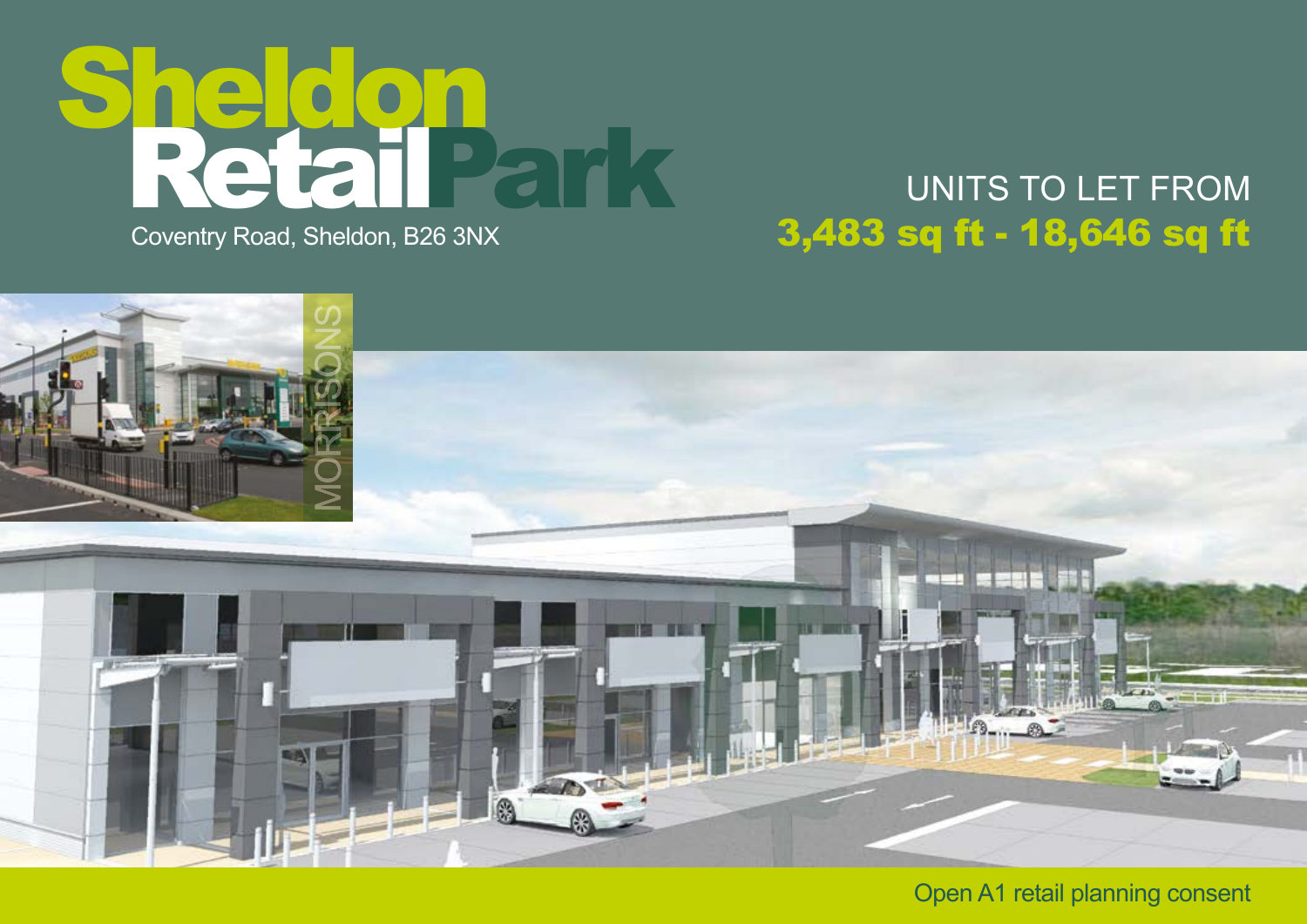# SitePlan

## **Sheldon<br>RetailPark**

### UNITS TO LET FROM 3,483 sq ft - 18,646 sq ft

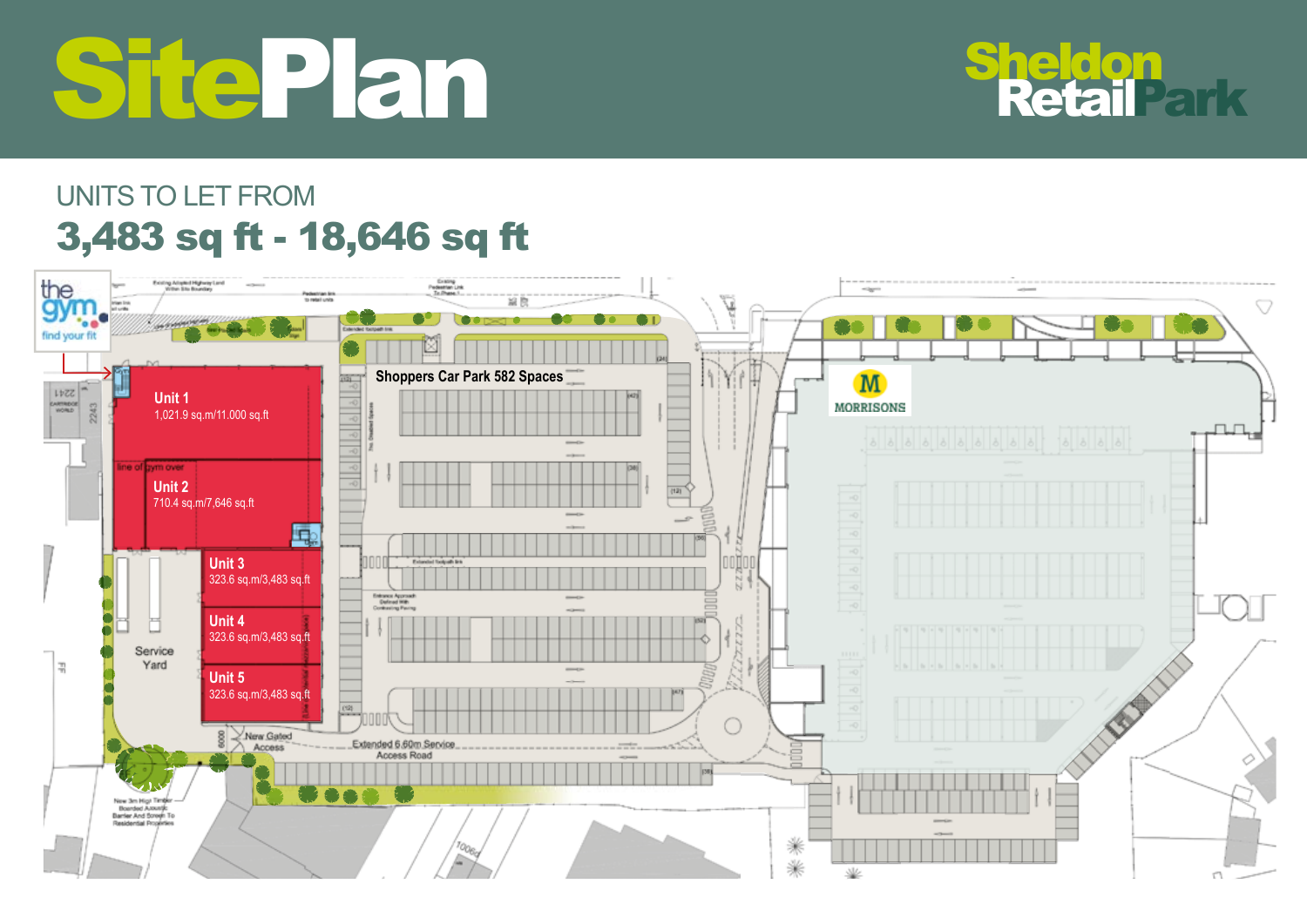## Location SAT NAV: B26 3NX<br>
Sheldon



#### **Location:**

Sheldon is a district centre within the Birmingham conurbation. The retail park is in the centre of Sheldon and benefits from being adjacent to the A45 Coventry road.

The Coventry Road is one of the busiest routes into Birmingham Linking Birmingham airport, the NEC and junctions 6 of the M42 to the city centre, with average traffic flows on a daily basis mid week of circa 28,000 in a 12 hour period.

The local demographics combined with a convenient access provide a substantial customer catchment; 190,031 within a 10 minute drive time and 36,059 within a 5 minute drive time.

#### **Description:**

The scheme comprises a terrace of five retail units of between 3,483 sq ft and 18,646 sq ft totalling 30,000 sq ft facing a new 100,000 sq ft Morrison foodstore.

The car park has 582 spaces and is shared with Morrisons. A traffic light controlled junction provides full access and egress from both directions on the A45.

The units will feature full height glazing, and external canopy and all be capable of accommodating a mezzanine floor

#### **Planning**

The units benefit from open A1 retail consent.

### **Opportunity:**

The scheme layout shows the following retail unit sizes. Units can be divided or combined to accommodate specific retailers' requirements.

| Unit 1         | 11,000 sq ft (1,021.9 sqm) |
|----------------|----------------------------|
| Unit 2         | 7,646 sq ft (710.4 sqm)    |
| Unit 3         | 3,483 sq ft (323.6 sqm)    |
| Unit 4         | 3,483 sq ft (323.6 sqm)    |
| Unit 5         | 3,483 sq ft (323.6 sqm)    |
| <b>The Gym</b> | 16,000 sq ft (1,486.4 sqm) |

#### **Contact:**



**Michael Peachey** mp@ramsdens.co.uk 07860 363501



**Important:** These brief particulars have been prepared as agents for our clients and are intended as a convenient guide to supplement an inspection or survey. Their accuracy is not guaranteed. They contain statements of opinion and in some instances we have relied on information provided by others. You should verify the particulars on your visit to the property and the particulars do not obviate the need for a full survey and all the appropriate enquiries. Accordingly, there shall be no liability as a result of any error or omission in the particulars or any other information given.